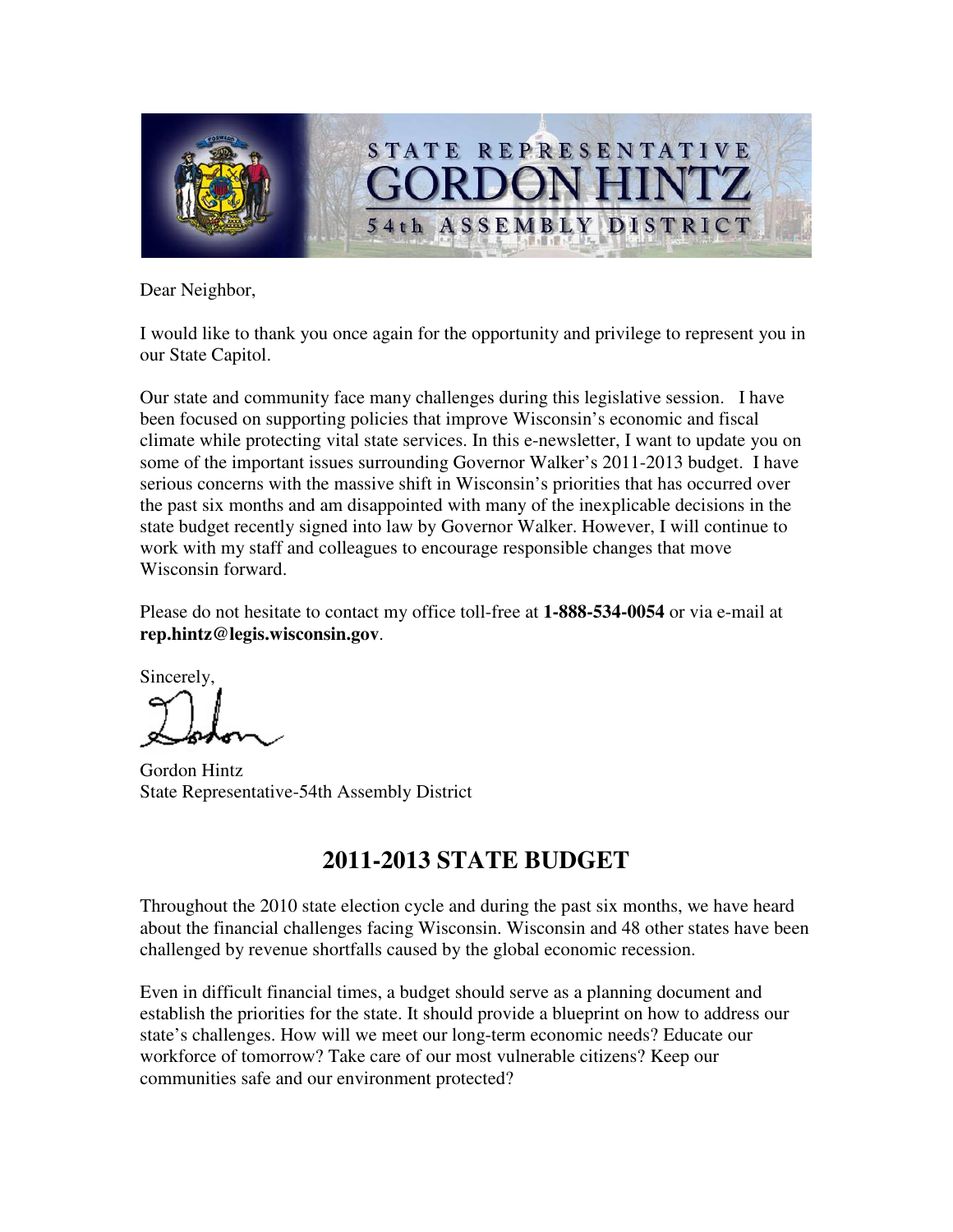Governor Walker's budget ignores many challenges confronting Wisconsin while it pushes an ideological agenda contrary to Wisconsin values. It was expected that this budget would include spending cuts. But it was shocking to see Walker's budget change the state's priorities in ways that hurt middle-class families and undermine our quality of life.

### **PUBLIC EDUCATION**

Global economic competition makes education and job-training more important than ever. While not perfect, Wisconsin's public education system has been a major strength of our state and its quality is reflected in our workforce today. Thus, it is hard to understand Governor Walker's massive cuts amounting to \$1.6 billion in public K-12 education funding while we see increased funding to expand unproven private voucher and virtual schools. The shift and priority to privatizing public education in Wisconsin is one of the biggest concerns I hear from constituents.

The mandated cuts in teacher compensation passed in the budget repair bill may reduce costs for local school districts. However, they have also led to a record level of retirements and to an immeasurable loss of morale among dedicated educators who feel unfairly attacked and disrespected. It is hard to imagine this will benefit our children.

#### **WORKFORCE NEEDS**

Employers throughout our state stress the importance of our technical college system, which prepares our workforce for complex, technical and constantly evolving jobs. In fact just three weeks ago, Pinnacle Machine, LLC in Appleton told me they would hire 10 machinists on the spot if they walked through the front door. Yet, the Walker budget cuts technical college funding by 30%. Cuts like this were made so that a few large national corporations could be given tax breaks totaling \$46.8 million for the re-opening a loophole which allows them to avoid paying state taxes. The proposed cuts are not only short-sighted, but may irreparably harm our children's education and the state's economic future.

#### **STATE HEALTH CARE PROGRAMS**

Wisconsin always has taken care of its most vulnerable citizens with bipartisan support for healthcare programs that assist seniors, children and struggling families (SeniorCare, BadgerCare and Family Care). Each of these programs now faces devastating cuts, partial elimination, and waiting lists. These reductions come just months after the Governor pushed for a tax exemption on Health Savings Accounts for the 1.6% of Wisconsin citizens who have them at a cost of nearly \$50 million in state revenue.

Governor Walker's budget directs the Department of Health Services (DHS) to drastically change the BadgerCare family planning program, which currently serves 57,000 men and women each year. These provisions include the elimination of coverage for men, reducing income eligibility from 300% to 200% of the federal poverty level, and requiring women under age 18 to notify their parents if they are receiving family planning services. Additionally, Republicans in the legislature chose to push a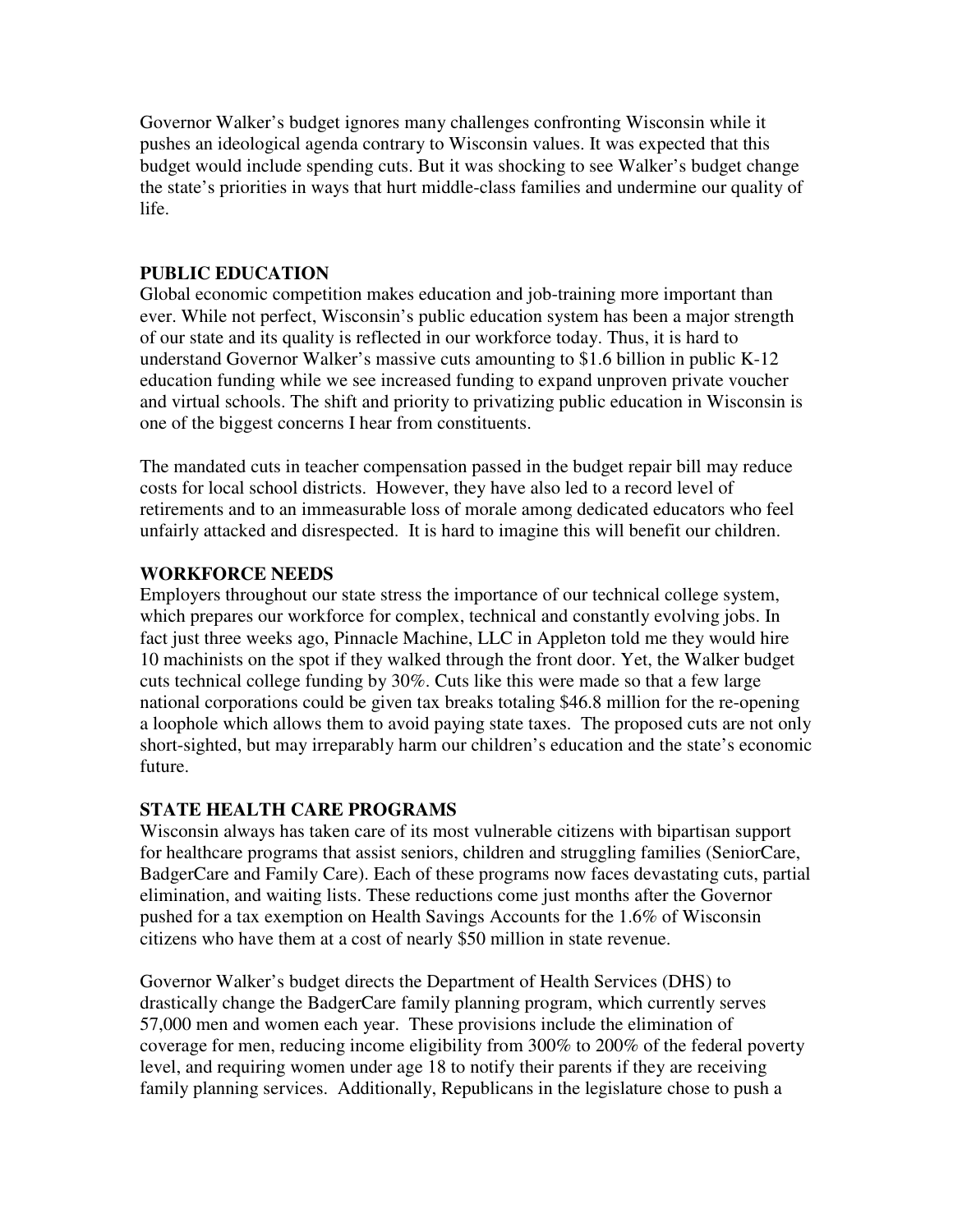misguided assault on men and women in Wisconsin who receive family planning services through Planned Parenthood of Wisconsin. I realize that the issue of abortion is a sensitive one that stirs strong emotions. However, this shortsighted decision jeopardizes funding for the clinic in Oshkosh that currently serves more than 2,000 patients annually and provides nearly 500 cervical cancer screens per year. The Oshkosh clinic does not provide abortion related services but still faces elimination of funding due to this decision.

# **LOCAL SERVICES**

While Governor Walker repeatedly mentions giving local government the tools to balance their budgets and fund services, he severely restricted local governments to make their own funding decisions by imposing strict levy limits. This is troubling because it takes away options for local governments who still have to provide core services such as law enforcement, trash pickup and snowplowing. Local decisions should be left to the local level and they should not be forced upon them by the Governor and the Legislature looking to pass budget problems to local government.

Oshkosh City Manager Mark Rohloff has said state budget cuts will mean the city may not provide the same level of service in 2012 as it did in 2011 due to an estimated cut of \$803,949 in the state budget. "We always try to find ways to maintain services even as taxpayers' appetite for more taxes decreases," Rohloff said. "But people may note an impact on services more so this year than in past years when we've dealt with deficits." (*Oshkosh Northwestern, June 24, 2011*)

While unpopular property taxes remain a concern for everyone, the Governor has decided that local governments should not be able to determine their own service needs and make their own financial decisions by freezing property tax levies. However, property taxes will be increasing for those who can least afford it. In a budget filled with few winners, one of the biggest losers will be the recipients of the Earned Income and the Homestead tax credits. These targeted anti-poverty programs, which assist low income individuals with their income and property taxes, were cut by \$41.3 million and \$8 million respectively.

# **CONSUMER PROTECTION**

While I am pleased Governor Walker removed a provision that would have re-established a commercial bail bonds industry in the state, I am deeply troubled by the way his budget enables other predatory lending practices that undermine the economic security of those struggling to make ends meet. Specifically, I am upset by the removal of the state ban on the auto title lending and the watering down of predatory payday lending regulations, which were passed with bipartisan support only a year ago. Additionally, Governor Walker and Republican leadership have not provided any explanation why they chose to eliminate protections for renters in foreclosure cases that I drafted into law in 2009. Instead of receiving a reasonable two month notice for eviction due to foreclosure, families can now be kicked out in 24 hours or less through no fault of their own. None of these changes help balance the budget or benefit anyone other than the special interests who lobbied for their change.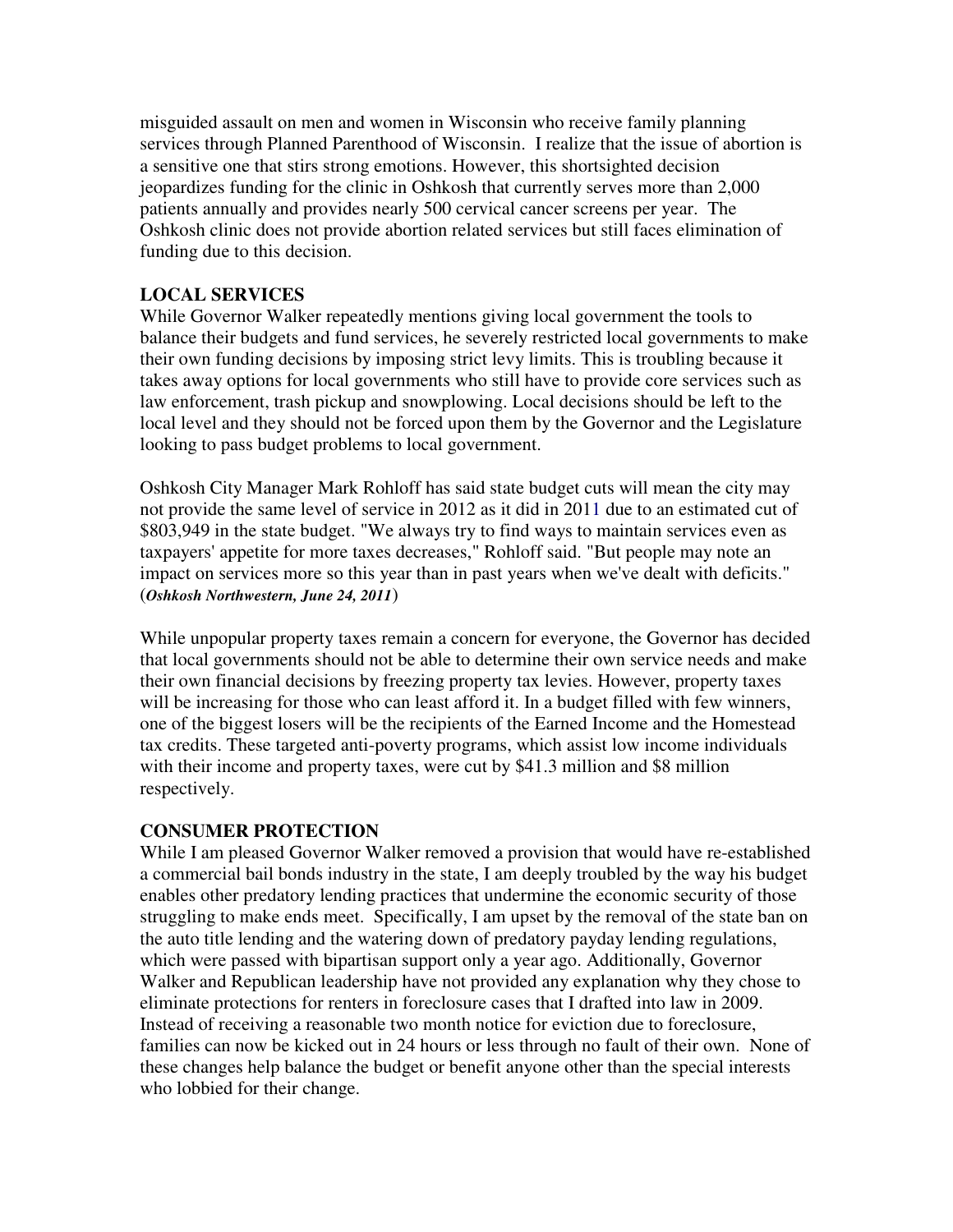#### **ENVIRONMENT**

The recently passed state budget raids millions from Wisconsin's renowned Stewardship Fund, used to preserve and protect land, and shifts it to other state programs. This makes it more difficult to preserve our state's unique natural resources for future generations. The budget also cuts state funding for public transit programs and for Focus on Energy, an immensely popular and successful program that has been utilized by nearly 100,000 Wisconsin businesses. The Office of Energy Independence is also eliminated in the budget.

#### **FISCAL RESPONSIBILITY AND FUTURE DEFICITS**

While there have been numerous sound bites on Wisconsin having a "*balanced budget*" and a "*surplus*" for the first time in years, reality paints a far different picture. Despite the claims that Wisconsin is financially broke, the Governor and Republican Legislature somehow found \$212.2 million for tax cuts in next year's budget. Choosing to pass budget problems on to local government and school districts and freezing or eliminating programs in order to pay for unaccountable tax cuts is a choice that comes with a price. These tax cuts will likely shift even more of the tax burden onto families and small businesses.

The major financial problem with the 2011-2013 budget is that certain tax cuts included in the budget cost the state \$73.4 million in 2011-2013 but escalate to cost \$533.6 million by the 2019-2021 biennium. By building in tax cuts beyond the years you are budgeting for, you are building in a structural deficit (difference between expenses and revenues) for the future. This is the direction that our federal government in Washington, DC has gone the last 10 years.

Without changes to our criminal justice system and corrections policy, we know as a state we have future spending commitments well above what we spend now calculated at an additional \$1.1 billion annually in prison costs by 2019. The 2011-2013 budget cuts revenue by \$325.6 million in 2019 alone, while doing nothing to reduce or curb those future expenditures. In fact, not only is this Governor doing nothing about these future costs, he supported the repeal of the earned release program used in states like Indiana and Texas aimed at curbing our corrections spending long-term. This makes this budget one of the least fiscally responsible budgets and hardly sets a "platform" for our future in Wisconsin.

#### **MOVING FORWARD**

The past six months have been a challenge for Wisconsin as recent decisions and actions made by the Governor and the Legislature have been met by a significant backlash from a broad section of the public. Throughout the crafting of this budget, my intention was to attempt to work together to address some of the more alarming provisions of this bill and reduce some of the negative impact on Wisconsin families. Along with my Democratic colleagues, I worked to reverse the worst of Gov. Walker's budget priorities with a series of amendments that would have shifted funding back to public schools rather than